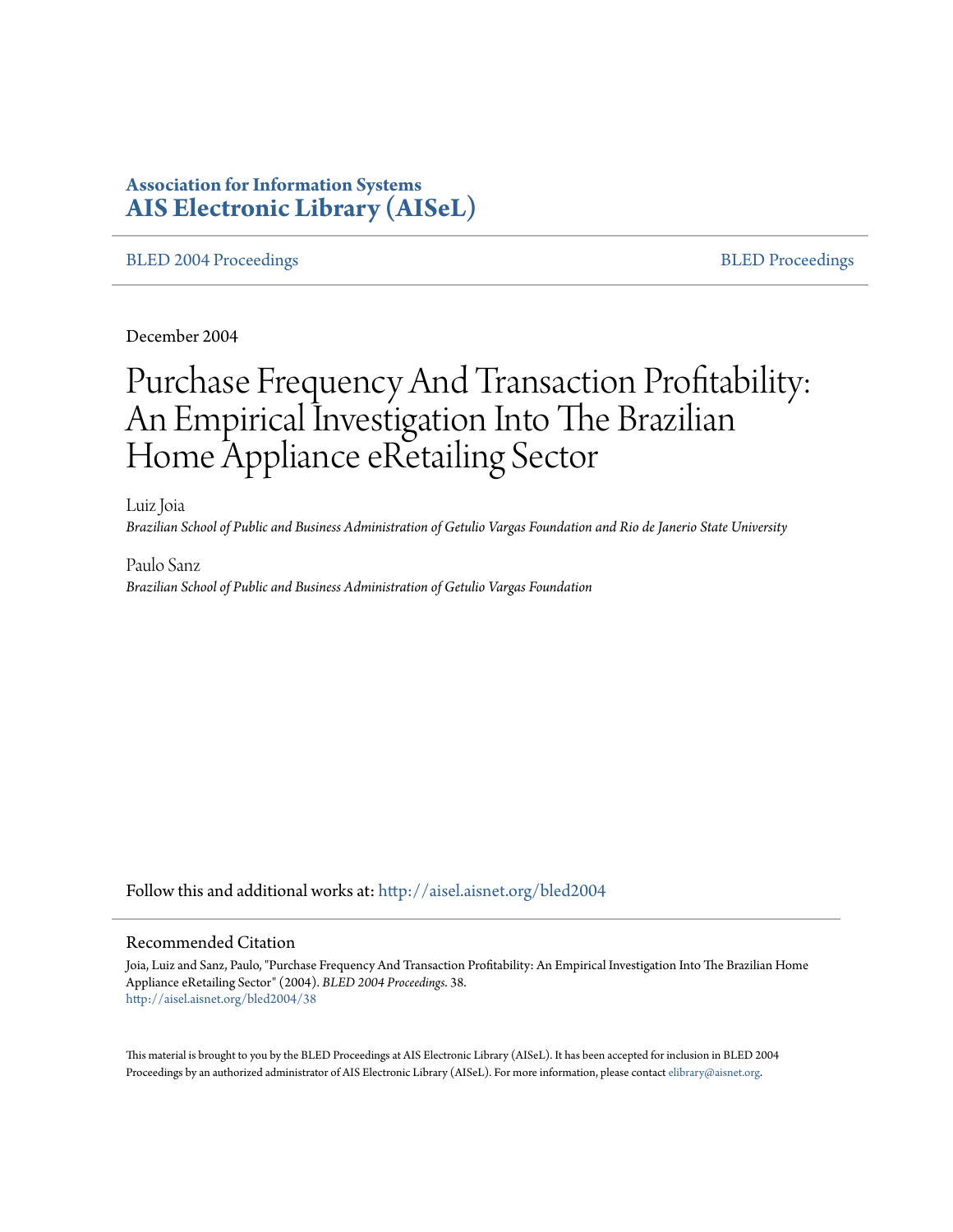# **17th Bled eCommerce Conference**

## **eGlobal**

Bled, Slovenia, June 21 - 23, 2004

# **Purchase Frequency And Transaction Profitability: An Empirical Investigation Into The Brazilian Home Appliance eRetailing Sector**

## **Luiz Antonio Joia**

Brazilian School of Public and Business Administration of Getulio Vargas Foundation and Rio de Janeiro State University, Brazil luizjoia@fgv.br

## **Paulo Sanz**

Brazilian School of Public and Business Administration of Getulio Vargas Foundation, Brazil paulo@sanz.com.br

## **Abstract**

*The scope of this paper is to explore the transaction profitability of frequent and sporadic buyers in the Brazilian e-retailing home appliance market. Concepts in relationship marketing literature stressing the impact of purchasing frequency on customer transaction profitability, as well as recent academic research challenging this approach and pointing out the importance of sporadic clients, are analyzed. This paper uses quantitative evidence drawn from empirical investigation in a digital company to show that greater frequency of purchases does not always lead to greater transaction profitability. Qualitative evidence also drawn from the firm under analysis and regarding its managerial approach, suggests that customer transaction profitability is related to its marketing strategy. Using data triangulation, it can be concluded that the benefits of customer retention in the e-retailing realm would only seem to be interesting for firms truly oriented to their clients. Implications are presented, enabling practitioners and academics to grasp fully the real value of frequent and sporadic clients.* 

## **1 Introduction**

Traditional marketing literature would seem to indicate that the benefits accrued from long-term relationships between companies and customers are greater than the returns derived from short-term relationships. Conceptual evidence on this theory was collated from several researchers who have addressed the importance of retaining customers for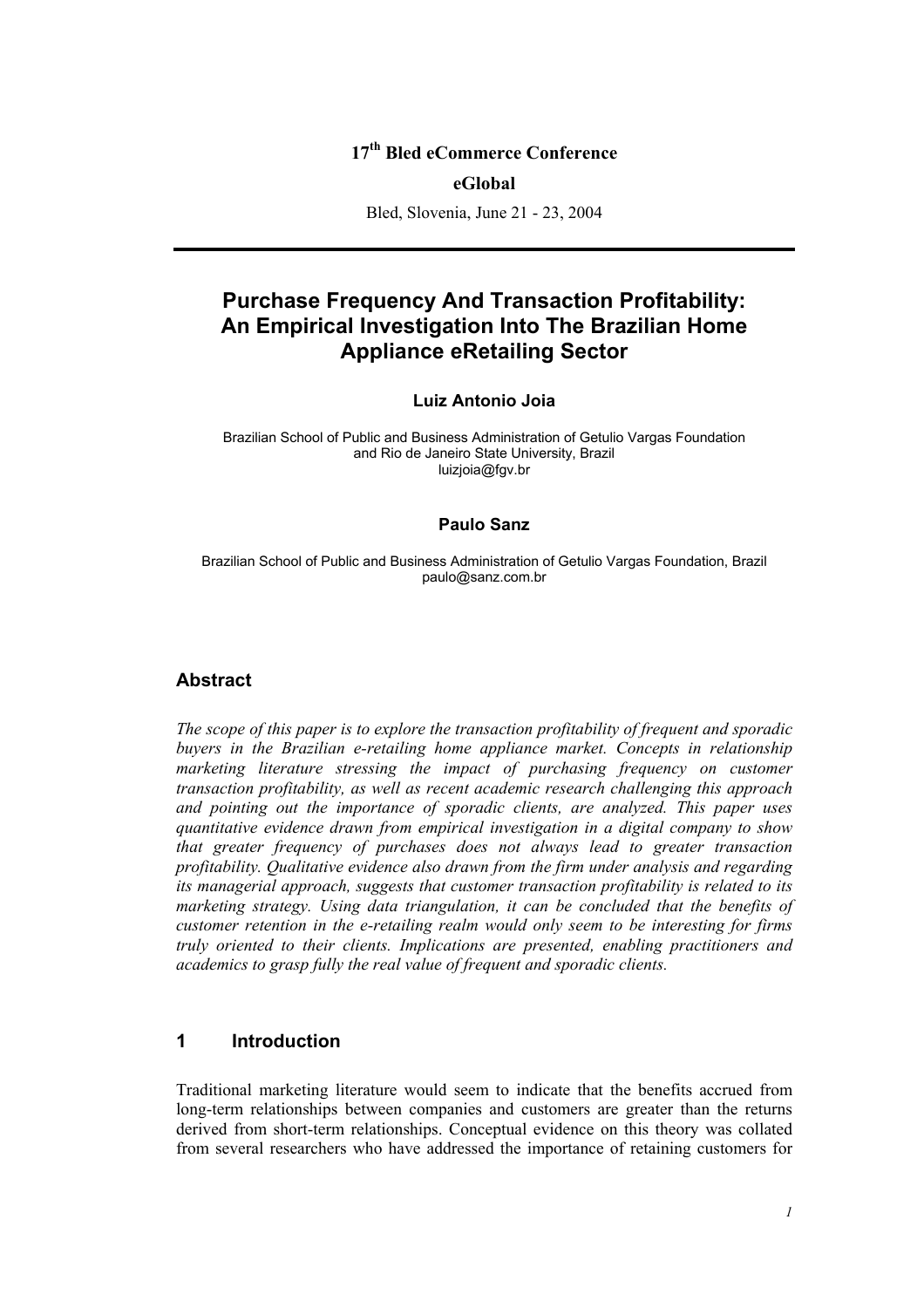corporate profitability (see, for instance, Reichheld & Sasser, 1990; Reichheld & Teal, 1996; Peppers & Rogers, 1997; Kotler, 1999; Kenny & Marshall, 2000).

Notwithstanding the perceived importance of frequent buyers, recent research has challenged this conventional approach, pointing out that companies often fail to appreciate the true value of their customers, be they frequent or sporadic purchasers. This behavior may lead the firms to make strategic mistakes as well as perpetuate managerial errors, such as high spending for retention of unprofitable customers or failing to perceive the importance of a high-value sporadic consumer (Dowling & Uncles, 1997; Schultz & Hayman, 1999; Reinartz & Kumar, 2000, 2002, 2003).

The correct understanding of how to manage both frequent and sporadic buyers has assumed a truly important dimension, mainly in the e-retailing realm, due to very high client evasion in this arena. Reichheld & Shefter (2000) point out that up to 50% of customers abandon an e-retailing company prior to the third year of their commercial relationship.

The scope of this research is to analyze empirically the transaction profitability derived from sporadic and frequent customers in the e-retailing sector of home appliances. The managerial practice adopted by a digital firm is investigated in order to associate the customer transaction profitability observed with the marketing approach adopted by the company on the Web. The firm analyzed is one of the largest retailing groups in the Brazilian market, serving the major and minor appliance industry, both through conventional channels and via its website. Due to confidentiality issues, the name of the group is omitted from this paper.

This study is divided into six sections. After the introduction, the second section identifies the literature concerning the relationship between customer retention and transaction profitability. The third section appraises the managerial practice related to customer retention and relationships in the e-commerce realm. The fourth section presents the research methodology used to gather and analyze data, the propositions to be tested and some managerial approaches to be investigated. Then, in the fifth section, the propositions are tested statistically, and qualitative evidence of managerial *praxis* is used in order to enable the authors to reach a consensus. Finally, the last section discusses the implications of the authors' findings and presents some of the conclusions drawn.

# **2 Customer Retention And Transaction Profitability**

In relationship marketing literature, several authors have pointed out the beneficial impacts of customer retention on transaction profitability. Kotler (1999) claims that the longer a customer remains with a supplier, the more profitable he becomes. According to him, frequent buyers are more profitable due to four main reasons: a) they purchase more over the course of time; b) the cost of serving a frequent buyer decreases over the course of time; c) satisfied clients usually recommend the supplier favorably to others; and d) frequent customers are less sensitive to price.

Day (1999) suggests that companies achieve higher transaction profitability by building long-term relationships with their customers. Peppers & Rogers (1993) claim that there is only one way a business can guarantee its financial sustainability, namely by cultivating loyal and satisfied customers. These authors argue that the more purchases a customer makes, the higher the mark-up obtained by the firm will be.

Reichheld  $\&$  Sasser (1990) declare that the loss of a customer can have a higher impact on a company's profitability than other traditional factors associated with a competitive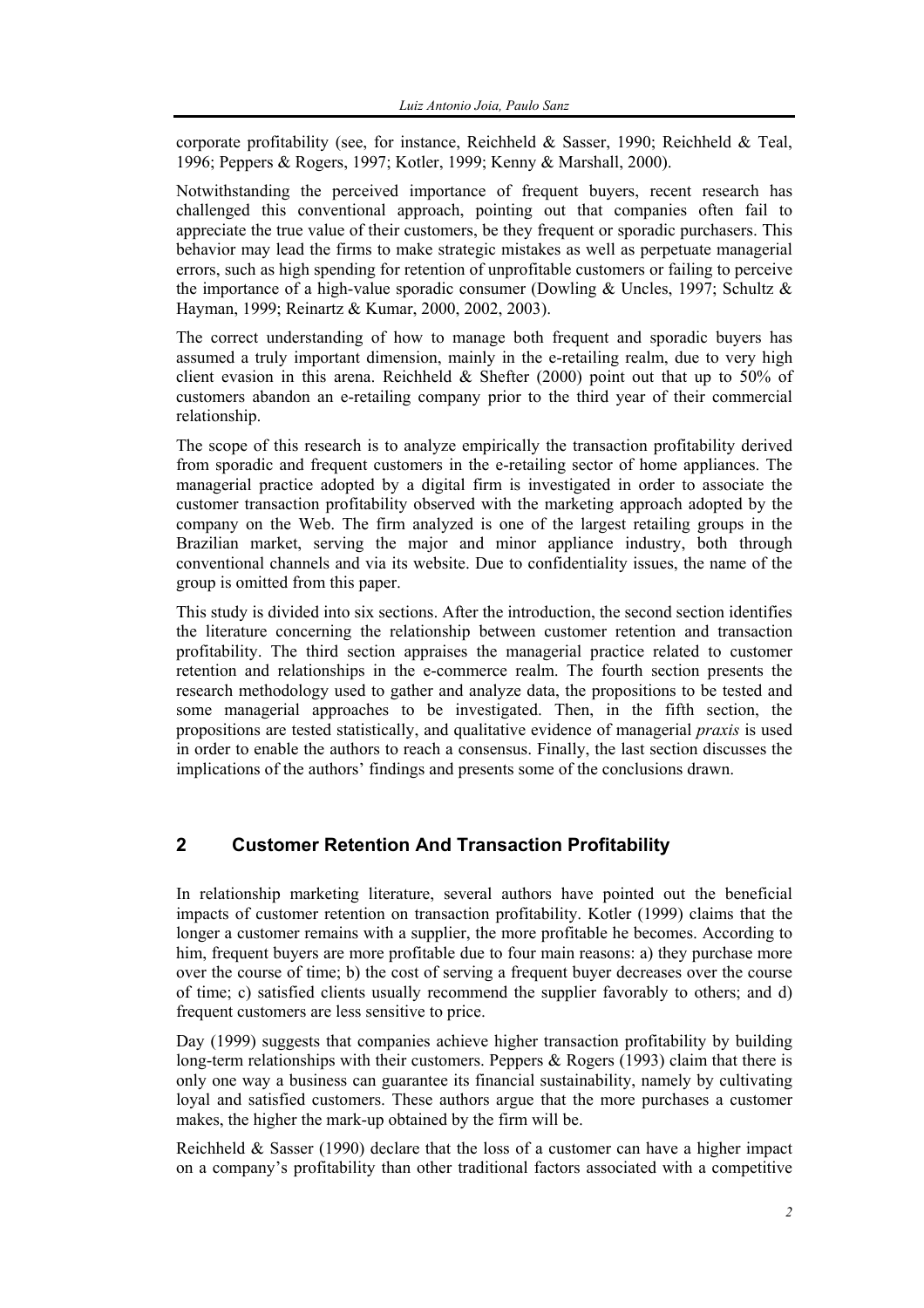advantage, such as market-share and unit cost. In a later study, Reichheld & Teal (1996) state that businesses with a high rate of customer loss will face a difficult future, with reduced profits, slow growth, if any, and shorter life expectancy.

In marked contrast with the authors quoted, recent research has challenged the traditional methods adopted by most executives for retaining customers as well as the resulting managerial implications involved. Schultz  $&$  Hayman (1999) warn that if all the benefits accrued from customer retention claimed by firms were true, loyalty would not be good for their clients, as they would be paying higher prices and advertising the company for free, in addition to receiving worse attention from the firm.

Dowling & Uncles (1997) suggest that customer loyalty is probably a consequence of the industry within which the company operates, as well as the strength of its brand name. According to them, investments in customer retention do not reap the desired benefits for the strategic positioning and brand equity of the company. Moreover, it is quite possible that these investments generate neither a significant rise in the number of frequent customers nor an increase in the company's profitability.

Reinartz & Kumar (2000) found empirical evidence in a catalog-based retailing company in the USA, which ran counter to some traditional concepts regarding customer retention. These authors point out some anomalies in the relationship marketing theory: a) the relationship between customer lifetime and the corresponding company's cumulative profitability was only verified, in a moderate way, in a small percentage of customers; b) the commercial transaction value diminishes during the course of the relationship between a company and its customers; c) as commercial transactions were analyzed individually, frequent customer transactions were less profitable; d) the concept that attendance costs are lower for frequent customers was not supported.

# **3 Customer Retention And Managerial Praxis**

Recent studies, which question the profitability derived from customer retention on the Web, do not investigate the managerial *praxis* associated with the results observed. More specifically, only the quantitative elements were used as a basis for the anomalies noted with respect to the financial behavior of the transaction of frequent clients, which differ from prevailing relationship marketing theory (Reinartz & Kumar, 2000, 2002, 2003).

Marketing and e-commerce literature abounds with innumerable managerial approaches associated with profitable relationships between companies and clients. The section sets out to analyze some of these approaches, in order to pinpoint the qualitative elements to be investigated in the company under analysis.

a) Supply of homogenous or differentiated products

Alba *et al.* (1997) contend that price plays a highly relevant role when products are easily comparable. Consequently, utilization of differentiated products assures greater profitability for the retailer. Concomitantly, Lynch & Ariely (2000) point to empirical evidence showing that price sensitivity is reduced by using differentiated products and increased by the supply of homogenous products.

b) Product dissemination strategy

According to Mitra & Lynch (1996), dissemination of information not related to price favors a decision based on quality, thereby helping the consumer to select the product which best suits her desires and needs. Bakos (1997) adds that greater qualitative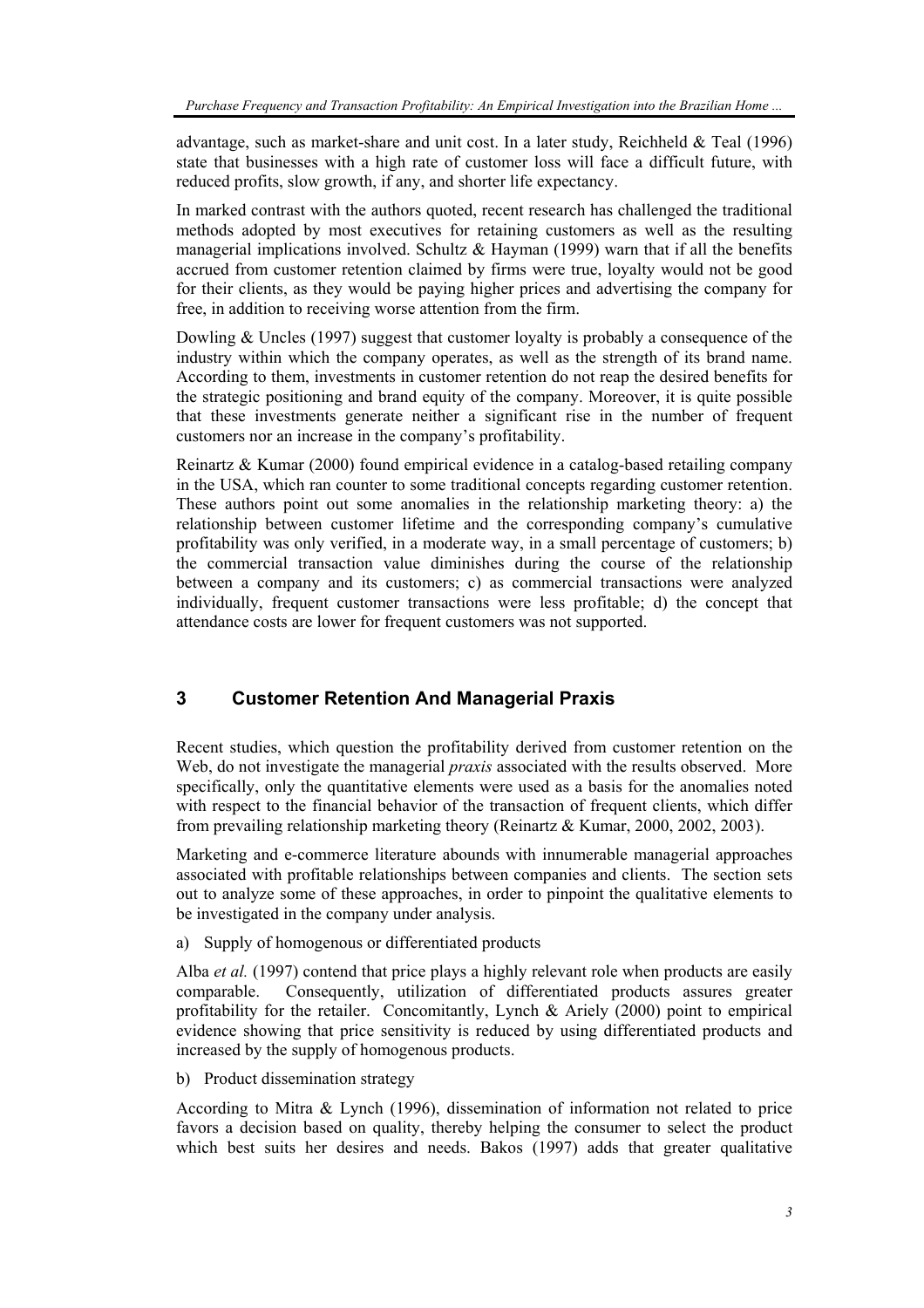information transparency may mitigate the importance of price, thereby affording greater profitability to the electronic retailer.

c) Customizing communications with the client

Conceptual evidence suggests that the use of customized e-mails results in higher profitability for e-retailers (Chen & Sudhir, 2002). This tactic permits the implementation of differentiated offers, exploiting the individual potential of each consumer and respecting areas of interest, periods and frequency of communication.

d) Marketing orientation adopted

According to Day & Montgomery (1999), the more companies change the focus of their marketing approach from products to clients, the more they begin to gain a full insight into the habits and needs of their consumers. Homburg *et al.* (2000) contend that a strategy geared to clients enables the firms to exploit their financial potential in an efficient manner.

e) Customer retention mechanisms

For Schouten & McAlexander (1995), one of the most important tactics for relationships is the creation of consumer communities on the Web, for clients who share the same values and behavior patterns. Brown *et al.* (2002) show empirically how the construction of a solid structure of virtual communities represents an important source of profit in electronic retailing. For their part, Bolton *et al.* (2000) point out that clients involved in loyalty programs underestimate negative evaluations of the company *vis-à-vis* their competitors. Kotha *et al.* (2004) show a positive association between the market value of companies and the existence of relationship services, such as virtual communities and personalization of websites.

# **4 Research Methodology**

In order to gather relevant input to carry out this research, one of the largest retailing groups in Brazil was investigated. The company's database was analyzed quantitatively to assess the transaction profitability derived from sporadic and frequent customers purchasing via the firm's digital channel, namely its website. Besides, qualitative evidence was also collected from interviews with the main professionals involved in marketing and e-commerce in the firm and through analysis of the company's website and e-mail communications with customers.

Due to the characteristics of the products commercialized – major and minor home appliances with a high average purchase price –, this research is based on the premise that customers may only be considered frequent buyers if they make at least one purchase within a 12-month period (see, Santos  $& Costa$ , 1997). It should be stressed that these are the same criteria adopted by the firm under analysis to categorize its frequent customers.

The company was selected because it sells a broad range of products throughout the year, without seasonal variations in supply and demand. The analysis includes all customers who made purchases between the day the firm's website went on the air (July 1, 1999) and the day on which the data was extracted from the database (December 31, 2002).

Hence, from a total of 149,062 customers, a sample of 14,906 buyers (10% of the total) was selected at random, of which 10,421 were sporadic consumers and 4,485 were frequent purchasers. The real value of all the monetary amounts involved in this research was calculated using the inflation rate during the 42 months under analysis, i.e. the value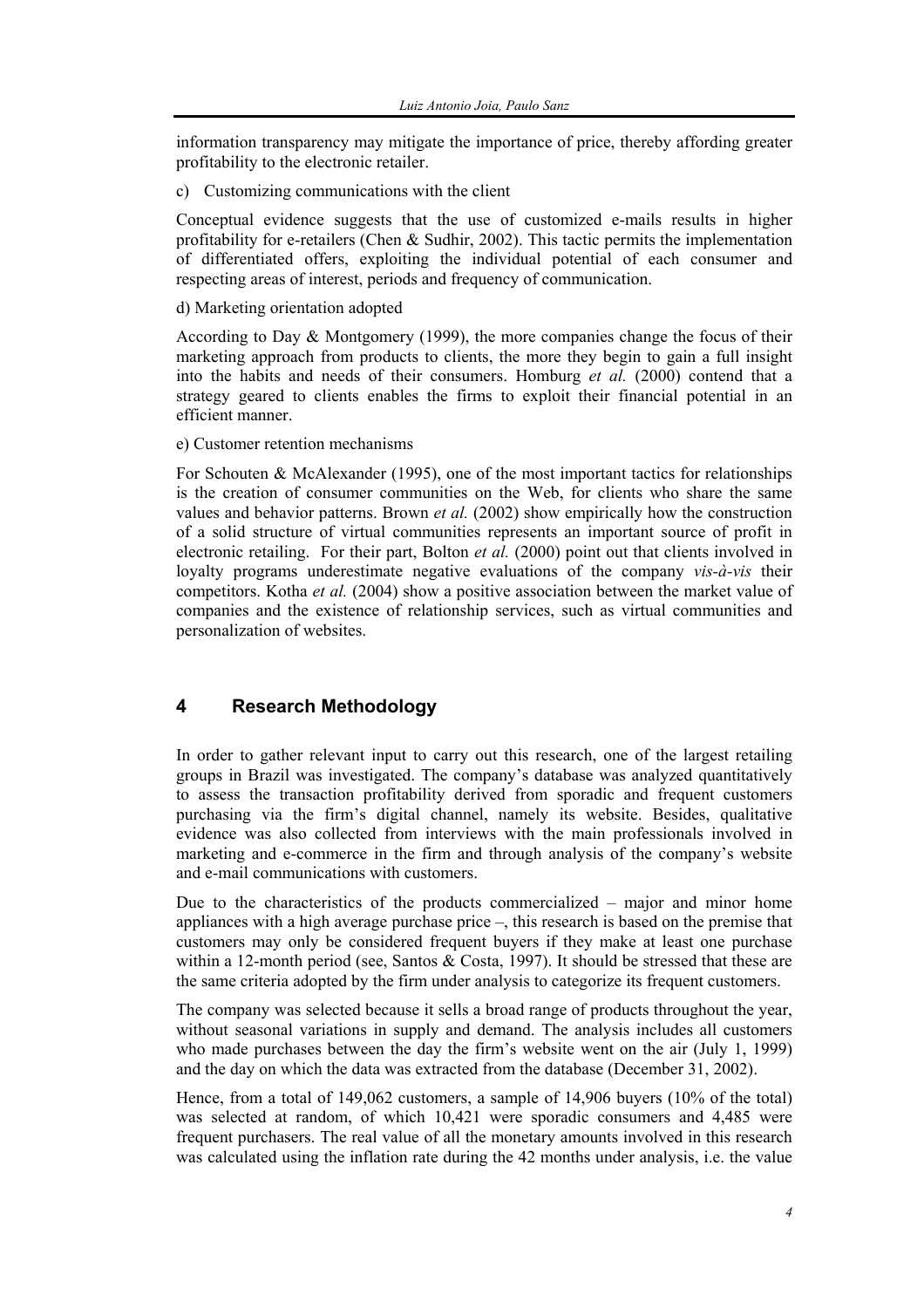of every purchase was discounted using the inflation rate between the date the purchase was made and December 31, 2002.

The customers were divided into two main groups: sporadic and frequent buyers. Each one of them was classified by their average ticket and segmented according to a "Pareto level", as suggested by Roos (cited in Chatzkel 2002, p.111) and Reinartz & Kumar (2000), as presented in Table 1 below.

| Category     | Description                                            |
|--------------|--------------------------------------------------------|
| Sporadic 20% | Sporadic consumers with the highest 20% average ticket |
| Sporadic 80% | Other sporadic consumers                               |
| Frequent 20% | Frequent customers with the highest 20% average ticket |
| Frequent 80% | Other frequent customers                               |

*Table 1: Customer Segmentation*

From the theoretical background presented in section 2, the paper aims to test the following four propositions quantitatively:

P1: The transaction profit derived from frequent customers increases as they purchase more frequently.

- P2: The ticket value of frequent customers increases as they buy more frequently.
- P3: Frequent customers purchase more profitable products than sporadic consumers.
- P4: Frequent customers purchase more expensive products than sporadic buyers

The statistical tests used to verify whether or not the propositions were viable were based on variance analysis (ANOVA) and bivariate linear regressions of the data collected, developed with a significance level of 5% ( $\alpha$  = 0.05). This quantitative analysis dealt with the following selected attributes:

- a) Customer Purchasing Frequency: number of purchases made by customers;
- b) Transaction Profit: profit accrued from purchases made by clients;
- c) Ticket Value: value of purchases made by customers.

In addition to this, the following qualitative factors related to the firm's managerial *praxis* (MP), as depicted in section 3 above, were investigated:

MP1: Supply of homogenous or differentiated products

MP2: Product dissemination strategy

- MP3: Customizing communications with the client
- MP4: Marketing orientation adopted
- MP5: Customer retention mechanisms

Finally, data triangulation was used, combining different types of evidence and procedures, increasing the validity of the research and minimizing the conflicts associated with using only either a qualitative or quantitative approach (Patton, 1990).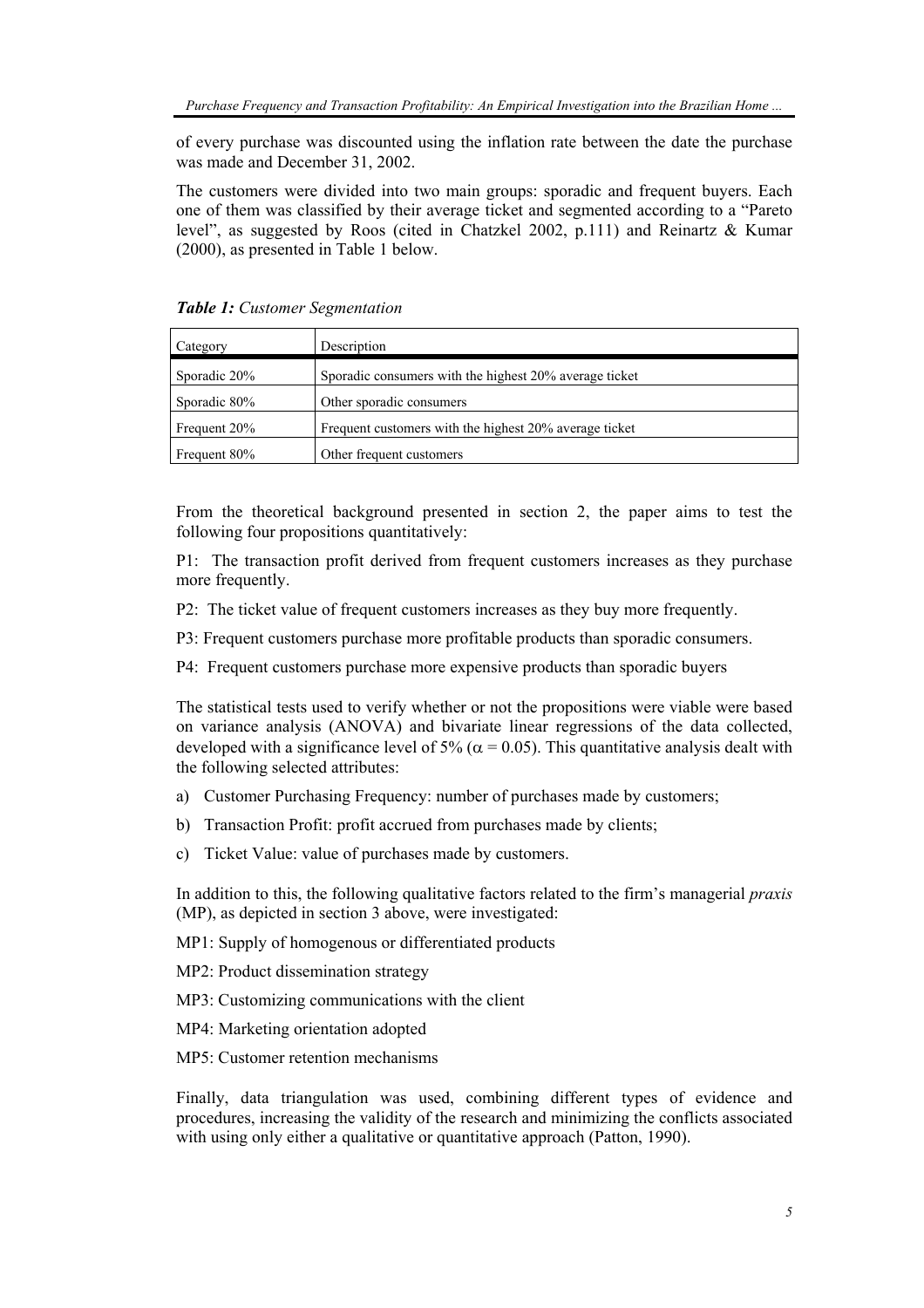# **5 Data Analysis And Findings**

## *5.1 Quantitative Evidence*

The researchers in the field study had access to individualized customer transaction profit margins, discounting taxes and cost of capital.

In line with the empirical and theoretical background herein described, this work tested, in quantitative fashion, the four propositions listed above concerning the financial behavior of transactions made by sporadic and frequent customers in the e-retailing realm.

Proposition 1: The transaction profit derived from frequent customers increases as they purchase more frequently.

In order to test this hypothesis, bivariate linear regressions were used to analyze the commercial transaction mark-up as being dependent on the purchasing frequency of each frequent customer. The regressions took the two segments of frequent customers into account (Pareto 20% and 80%). Table 2 summarizes this analysis.

|              | $\mathbf{R}^2$ | Coefficients | <b>Std Error</b> | t Stat  | P-value                     |
|--------------|----------------|--------------|------------------|---------|-----------------------------|
| Frequent 20% | 0.74           | $-6.18$      | .38              | $-4.46$ | $\stackrel{<}{_{\sim}}0.01$ |
| Frequent 80% | 9.56           | 0.34         | 0.12             | 2.76    | ፡ 0.05                      |

*Table 2: Regressions Of Transaction Profit As A Function Of Purchasing Frequency*

By the regressions it can be seen that the coefficient is negative (-6.18) for the segment of frequent customers with the highest average ticket (Pareto 20%), indicating an inverse relationship between transaction profit and customer purchasing frequency. In the other segment of frequent buyers (Pareto 80%), the coefficient is 0.34, indicating that transaction profit increases moderately as more purchases are made by customers. In other words, this proposition cannot be supported for frequent buyers with the highest average ticket (Pareto 20%).

This finding allows the researchers to challenge the contention that customer retention always enables companies to obtain a premium price, as suggested by relationship marketing theory (Peppers & Rogers, 1993; Reichheld & Teal, 1996; Kotler, 1999; Day, 1999; Brondmo, 2000).

Proposition 2: The ticket value of frequent customers increases as they buy more frequently.

Bivariate linear regressions were used to analyze the ticket value as dependent on the purchase frequency of each frequent client. The regressions took the two segments of frequent customers into account (Pareto 20% and 80%). Table 3 summarizes this analysis.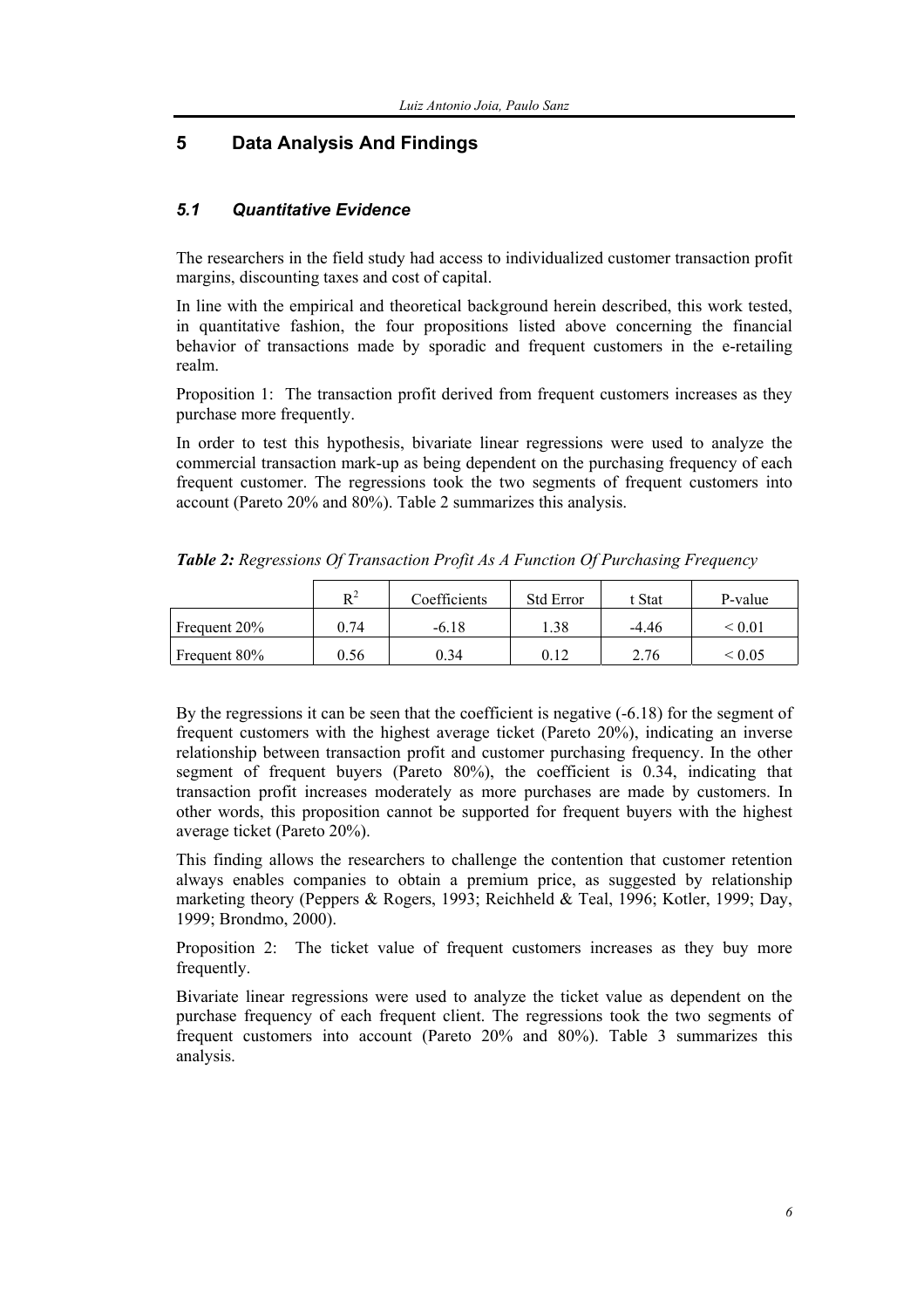|              | $D^2$ | Coefficients | <b>Std Error</b> | t Stat  | P-value      |
|--------------|-------|--------------|------------------|---------|--------------|
| Frequent 20% | 0.63  | $-17.86$     | 5.12             | $-3.48$ | ${}^{<}0.05$ |
| Frequent 80% | 0.51  | $-0.02$      | $0.01\,$         | $-2.49$ | ≤ 0.05       |

*Table 3: Regressions Of The Ticket Value As A Function Of Purchasing Frequency* 

By the regressions it can be seen that the coefficient is negative (-17.86) for the segment of frequent customers with the highest average ticket, indicating an inverse relationship between ticket value and customer purchasing frequency. In the other segment of frequent buyers (Pareto 80%), the coefficient is -0.02, indicating that the ticket value only decreases very slightly as more purchases are made by clients. In other words, this proposition cannot be supported for all frequent customers using the digital sales channel of the company in question.

This finding runs counter to some conceptual evidence from standard relationship marketing theories, which claim that frequent clients are always inclined to buy more expensive products over the course of the relationship (Peppers & Rogers, 1993; Reichheld & Teal, 1996; Kotler, 1999; Day, 1999; Brondmo, 2000).

Proposition 3: Frequent customers purchase more profitable products than sporadic consumers.

For this test, the average transaction mark-up associated with both frequent and sporadic consumers within each segment are compared. The variance analysis is presented in Table 4:

|            | Mark-up of Frequent<br>Customers | Mark-up of Sporadic<br>Customers | F Calc | P-value | F Crit |
|------------|----------------------------------|----------------------------------|--------|---------|--------|
| Pareto 20% | 80.34                            | 86.07                            | 0.62   | 0.43    | 3.84   |
| Pareto 80% | 16.40                            | 14.92                            | 31.61  | < 0.01  | 3.84   |

*Table 4: ANOVA - Average Transaction Mark-Up Of Frequent And Sporadic Customers* 

The low value of "F Calc" for the segment of buyers with the highest average ticket (Pareto 20%) indicates that the difference between averages is not statistically significant. In the other segment of consumers, the frequent clients present a higher transaction markup (R\$ 16.40, approximately US\$ 5.60) than the respective value associated with the sporadic buyers (R\$ 14.92, approximately US\$ 5.10). This evidence led the researchers not to support Proposition 3 fully, as the statement that frequent customers buy more profitable products than sporadic purchasers could not be verified for those consumers with the highest ticket value (Pareto 20%).

This shows that it is not true to say that frequent customers always purchase more profitable products than sporadic consumers, as claimed in relationship marketing literature (McKeena, 1993; Reichheld & Teal, 1996; Kotler, 1999; Brondmo, 2000).

Proposition 4: Frequent customers purchase more expensive products than sporadic buyers.

For this test, the average tickets of frequent and sporadic consumers within each segment are compared. The variance analysis is presented in Table 5.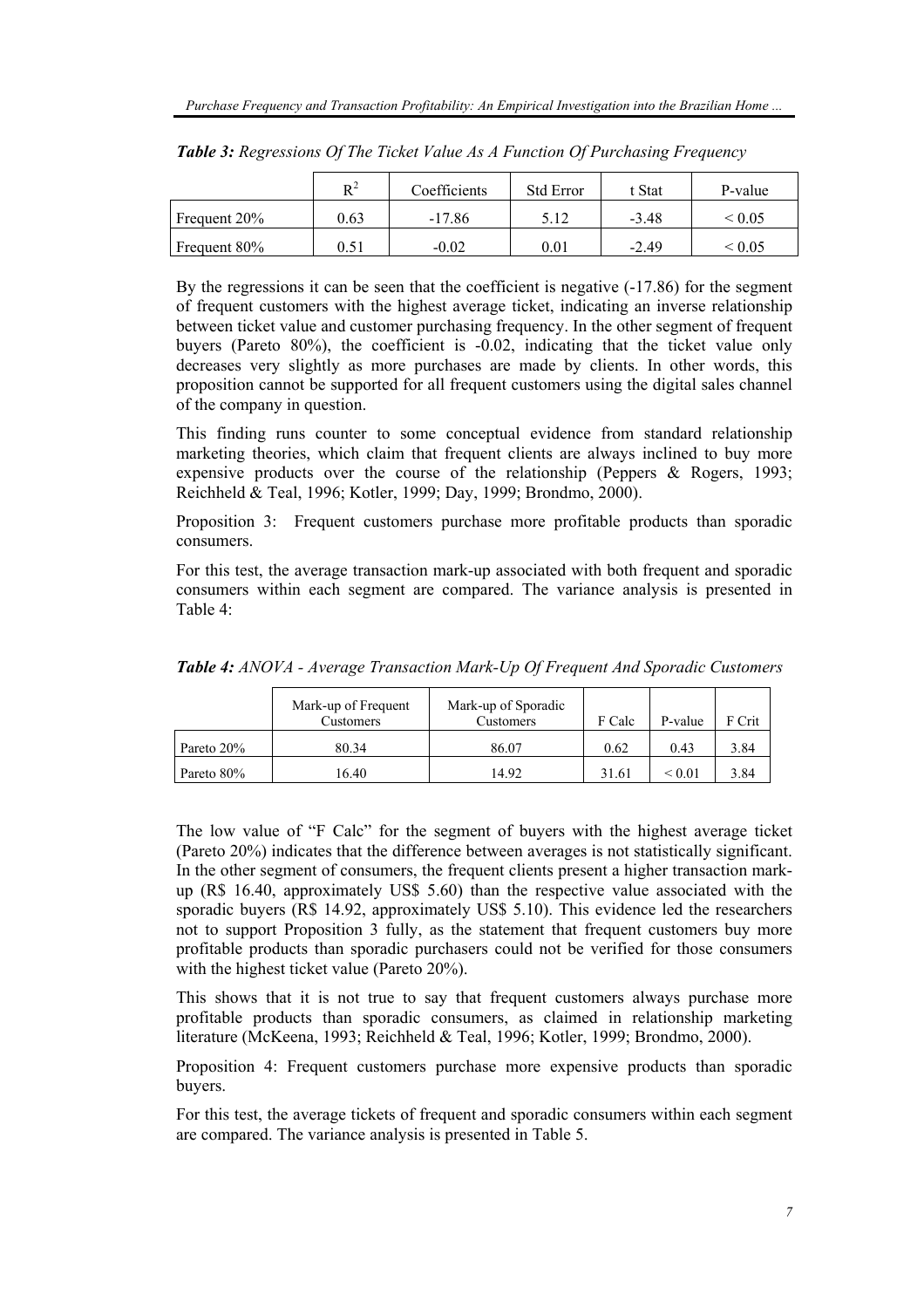|            | Ticket of Frequent<br>Customers | Ticket of Sporadic<br>Customers | F Calc | P-value          | F Crit |
|------------|---------------------------------|---------------------------------|--------|------------------|--------|
| Pareto 20% | R\$ 375.54                      | R\$455.43                       | 34.05  | ${}_{\leq 0.01}$ | 3.84   |
| Pareto 80% | R\$ 126.62                      | R\$ 103.71                      | 449.61 | ${}^{< 0.01}$    | 3.84   |

*Table 5: ANOVA - Average Tickets Of Frequent And Sporadic Customers* 

The high value of "F Calc" for all the segments indicates that the difference between averages is significant. In the segment of buyers with the highest ticket (Pareto 20%), sporadic consumers show a higher average transaction value (R\$ 455.43, approximately US\$ 157.00) than the respective value associated with frequent customers with the highest ticket (R\$ 375.54, approximately US\$ 129.50). This evidence led the researchers not to support Proposition 4. In other words the statement that frequent customers buy more expensive products than sporadic customers was not established.

This finding challenges traditional marketing literature, which contends that frequent customers always purchase more expensive products than sporadic ones (McKeena, 1993; Reichheld & Teal, 1996; Kotler, 1999; Brondmo, 2000).

## *5.2 Qualitative Evidence*

Qualitative evidence related to the firm's managerial *praxis* (MP) – as depicted in section 3 – is then investigated below, in order to verify whether the firm under analysis complies with the prescriptions of relationship marketing theory.

MP1: Supply of homogenous or differentiated products

In order to investigate this exploratory factor, five products per week showcased on the home page of the electronic store under analysis, were monitored over the course of a 12 week period, thus involving a total of 60 items. To do this, a Brazilian price comparison shopbot site (www.buscape.com.br) and the www.google.com.br search website were consulted to see if the products in question were to be found on, at least, two other eretailer sites. All the showcased products were indeed located in other electronic retailer sites, pointing to the fact that the company uses the virtual shop front to emphasize products, which are homogenous and easily comparable with those of their competitors

MP2: Emphasis on qualitative information or prices, as a product dissemination strategy

E-mails circulated to clients and the presentation of the products on the website under analysis were evaluated. The home page merely shows photos and information on prices and forms of payment. Upon selecting a product to be purchased, the company displays the conditions for payment in the center of the screen. Analysis of e-mails shows that the retailer only sends information on prices and prevailing conditions of payment in its weekly broadsheets.

MP3: Approach used for transmission of promotional e-mails to clients (personalized or standardized content)

The company does not send personalized e-mails to the clients registered on its distribution lists. In other words, the same e-mail message is circulated to all consumers. The motive alleged by the company is the inherent degree of complexity involved in setting up a system capable of generating customized correspondence, in addition to the high cost of the data transmission services required for sending individualized e-mails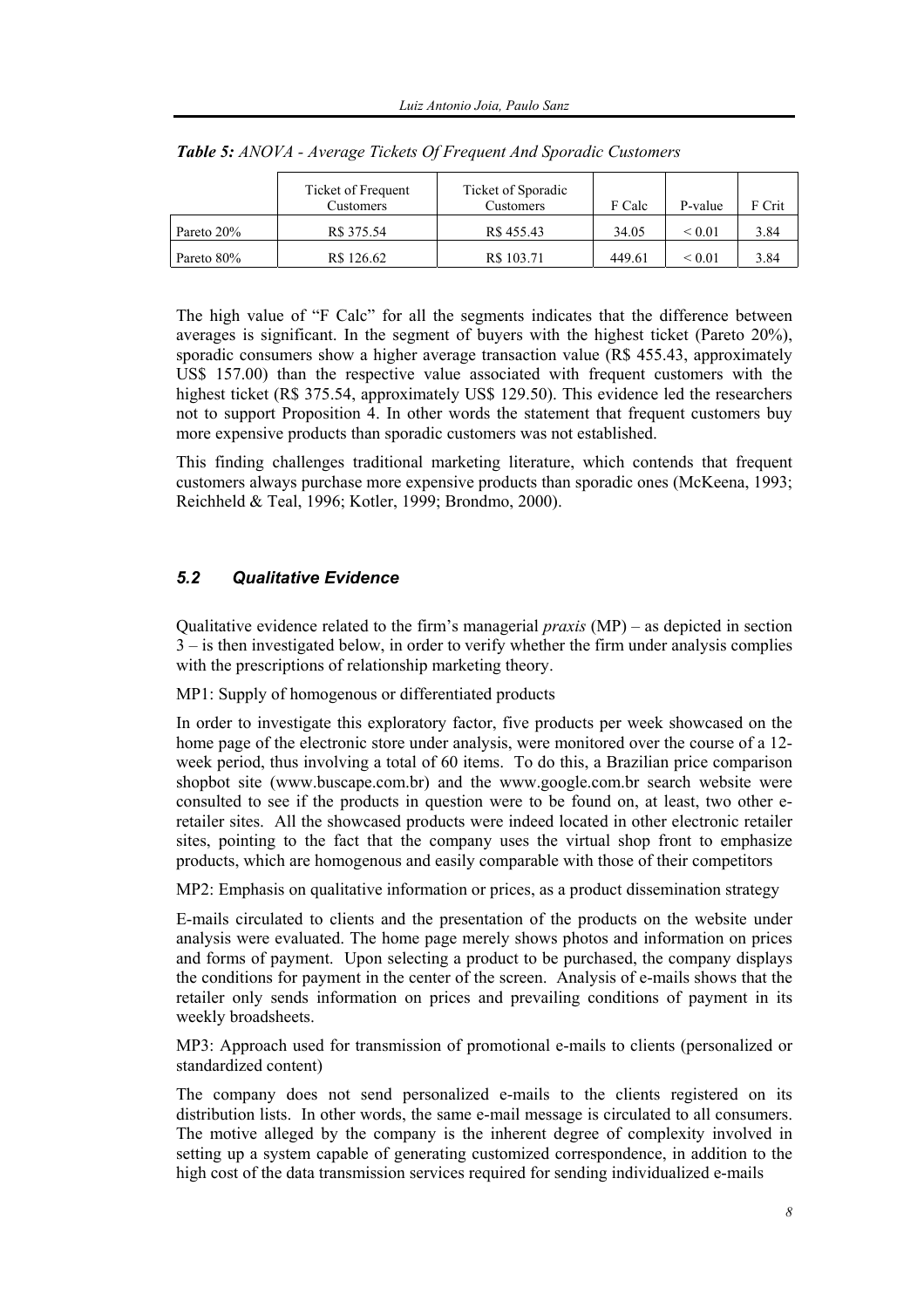MP4: Marketing orientation (essentially geared to products or clients)

The marketing approach of the company is product-centric. The purchase sector is specifically responsible for defining the portfolio of products to be promoted, taking into consideration the income targets and profit margins established by the board of directors. In other words, the company selects the products to be promoted on the bases of desired billing and profitability targets.

## MP5: Customer retention mechanisms

The company does not implement any special relationship mechanisms such as developing virtual communities, issuing loyalty cards or implementing captivation tactics. The firm concentrates exclusively on providing a fast and secure purchasing channel with reliable delivery deadlines.

## *5.3 Data Triangulation*

In order to explore the impact of managerial *praxis* on the transaction profitability associated with frequent and sporadic buyers, Table 6 presents the triangulation of quantitative and qualitative evidence found:

| Quantitative Anomalies Observed in the 20%<br>Pareto Client Segment                                                                                        | Managerial <i>Praxis</i> (MP) Observed in the Company                                                                                                                                                                  |  |  |
|------------------------------------------------------------------------------------------------------------------------------------------------------------|------------------------------------------------------------------------------------------------------------------------------------------------------------------------------------------------------------------------|--|--|
| P1: The transaction profit derived from frequent<br>customers decreases as they purchase more<br>frequently;<br>P2: The ticket value of frequent customers | MP1: The company uses e-mails and virtual displays to<br>offer homogenous and easily comparable products;<br>MP2: The company emphasizes price, as opposed to<br>qualitative information on its website and in e-mails |  |  |
| decreases as they buy more frequently;                                                                                                                     | circulated to clients;                                                                                                                                                                                                 |  |  |
| P3: The difference in average transaction<br>profitability afforded by frequent and sporadic                                                               | MP3: The company does not send personalized e-mails<br>to consumers;                                                                                                                                                   |  |  |
| consumers was not statistically significant;<br>P4: Sporadic clients purchase more expensive                                                               | MP4: The company is product-centric as opposed to<br>client-centric;                                                                                                                                                   |  |  |
| products than frequent consumers.                                                                                                                          | MP5: The company does not implement any customer<br>retention mechanisms.                                                                                                                                              |  |  |

*Table 6: Triangulation Of Quantitative And Qualitative Evidence* 

In the analysis of Table 6, the following factors require greater clarification:

MP1/2) The predominance of homogenous products and the emphasis on promoting price, as opposed to providing qualitative information both in e-mail communications and showcasing on virtual shop windows, would seem to contribute to the increase in price sensitivity on the part of frequent clients, making it easier to compare the price of items on offer in relation to those of the competition;

MP3) The transmission of standardized e-mails, in other words the lack of customization, would seem to make it more difficult for the company to exploit the individual potential of each consumer, thereby acquiring greater control over the financial performance of each consumer;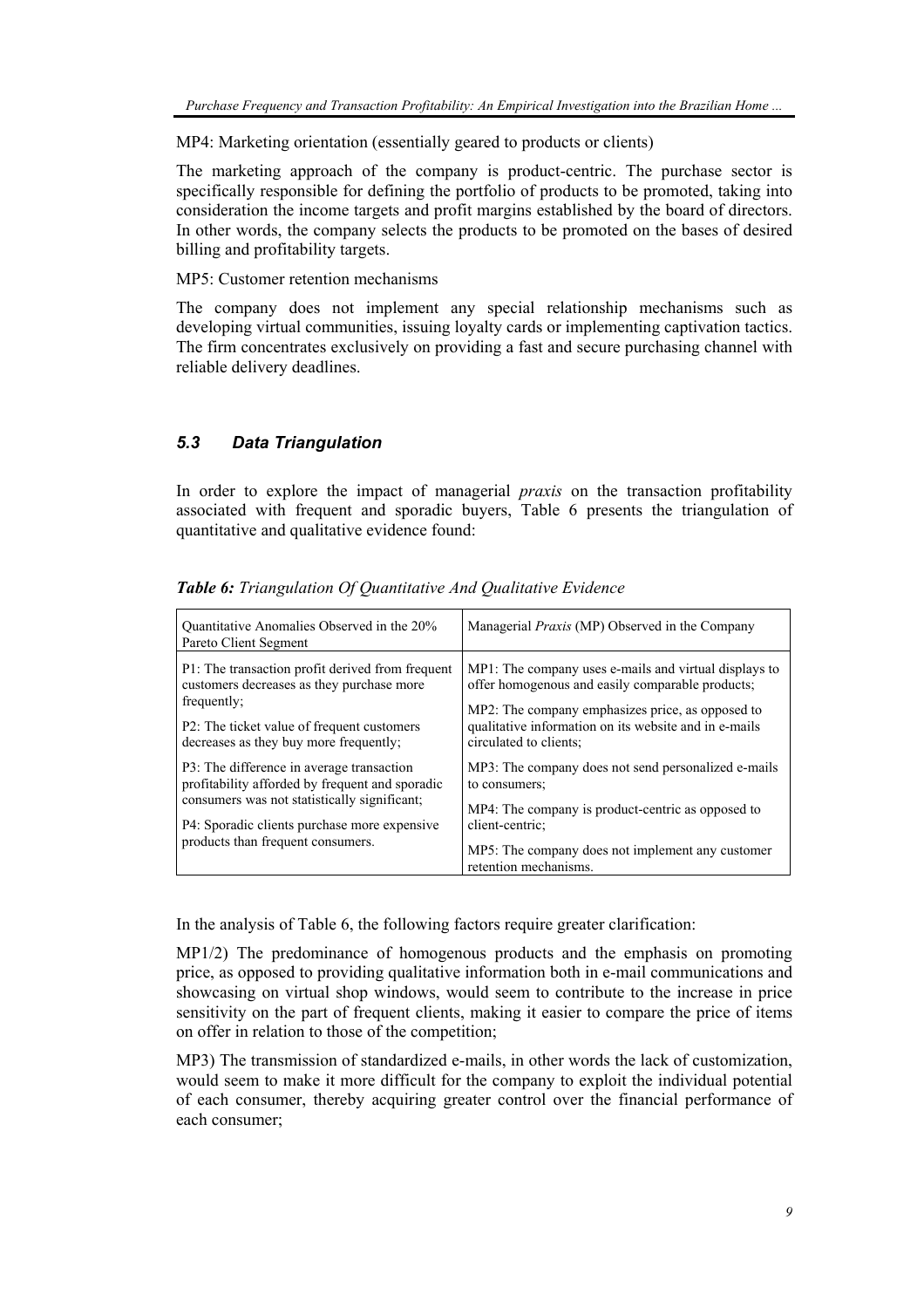MP4) The strategic orientation of the company as being product-centric as opposed to client-centric would seem to prevent it from gaining a more in-depth insight into its consumers and exploiting their varied needs and requirements;

MP5) The absence of customer retention mechanisms, such as the creation of virtual communities and loyalty programs would appear to make it difficult for the company to take advantage of the benefits of client retention, which is the theory propounded by traditional relationship marketing literature.

# **6 Conclusions**

The quantitative investigation conducted for this work showed up some anomalies in the financial performance of customers of the company under analysis. In the segment of consumers with highest average tickets (Pareto 20%), sporadic clients performed better in transactional terms than frequent customers.

The above result runs counter to the accepted prescriptions of relationship marketing theory – as seen in the theoretical reference work of this paper –, which contends that frequent clients are always associated with more profitable transactions than those related to sporadic clients.

However, cross comparison of qualitative/quantitative evidence suggests that the transactional deterioration of the frequent clients of the company under analysis is associated with managerial practice, which is not in line with the aforementioned theory.

In specific terms, the benefits of Web consumer retention would only seem to be advantageous for digital companies that are client-centric, which can interact with these consumers. Furthermore, the mere fact of using transactional practices, low differentiation between products and the emphasis on promotion of price on the Web would seem to increase sensitivity to price on the part of the consumers, particularly those who make purchases more frequently.

Thus, the methodological strategy chosen for conducting this research, namely an approach using triangulation of qualitative and quantitative evidence (Patton, 1990), proved to be of fundamental importance in obtaining the results given above.

Moreover, it is important to point out that there are some limitations in the methodology used in this study, the first being the premise that frequent customers of small and large home appliances are clients who make at least one purchase within a 12-month period. The lack of literature clearly addressing the concept of how to determine what constitutes a frequent customer within different industries led the authors to use the same criteria adopted by the firm under analysis. The second limitation is the fact that the database has only been compiled recently, i.e. the data refers to the period from July 1999 through December 2002, which might be considered a relatively short period of observation. Furthermore, other customer segmentations than that adopted here could have been taken into consideration, based on the "Pareto level", as explained in the Research Methodology section above.

It might be said that, in terms of the theories of Kuhn (1970), the study did not detect any structural anomalies in relation to the theory of relationship marketing on the Web, since the transactional decline of frequent consumers was seem to be associated with practices which did not conform to the conceptual principles of client retention. Similarly, it is possible to speculate whether some of the discoveries reported in recent publications by Reinartz & Kumar (2000, 2002 & 2003) – attempting to demystify the importance attributed to frequent clients – might not be open to question, in view of the fact that the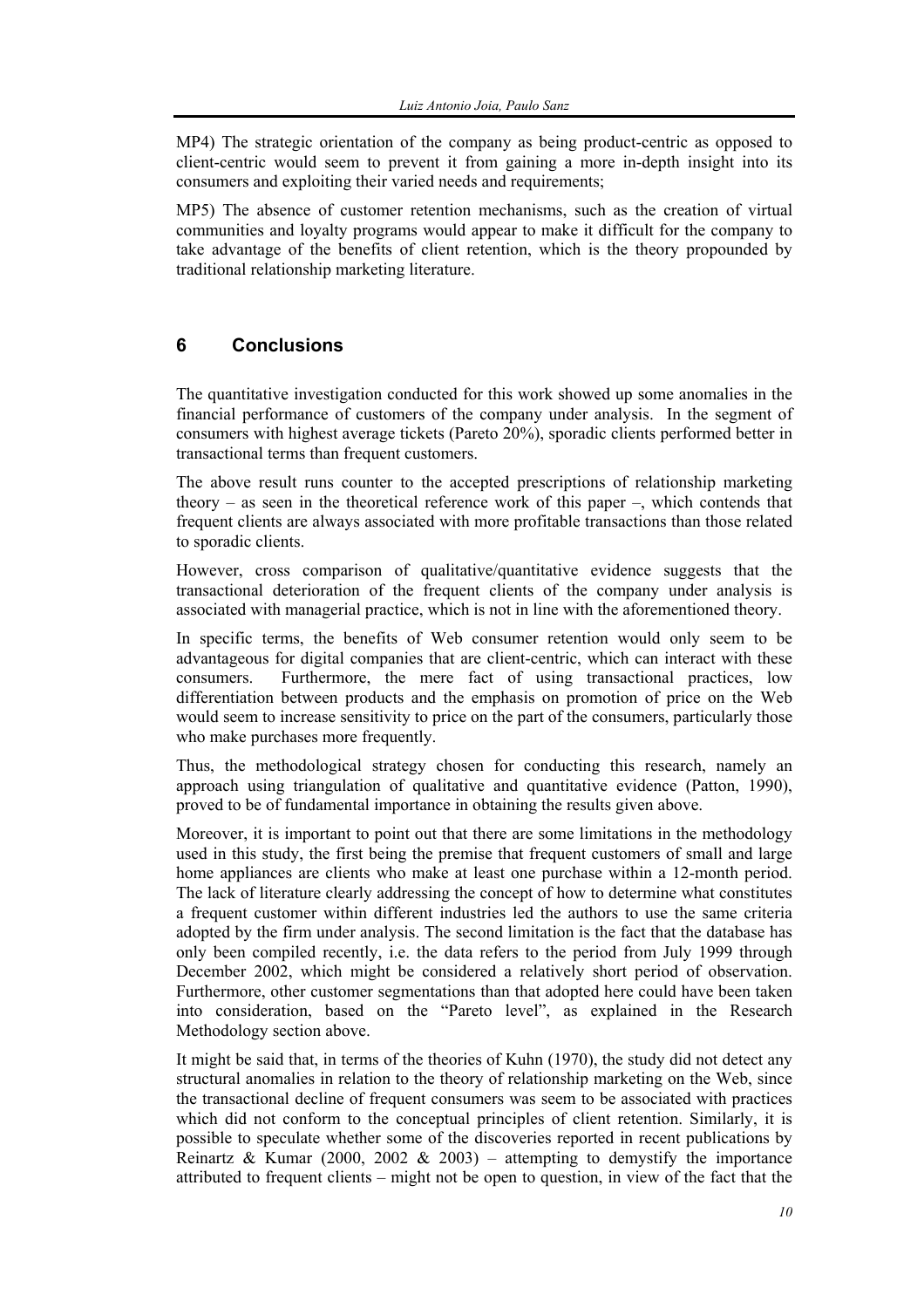research strategy utilized in the studies in reference was based exclusively on quantitative methods, without considering, for example, the influence of managerial *praxis*.

Furthermore, some of the recommendations of marketing theory mentioned in the study would seem to require low investment in the digital environment and, consequently, may prove to be valuable for recuperating or maintaining the value of clients over the course of time. In particular, electronic retailers should consider the implementation of virtual communities, the transmission of personalized e-mails, the dissemination of qualitative information about their products and the promotion of differentiated products on the market.

Lastly, the development of qualitative/quantitative metrics for monitoring the financial trajectory of consumers on the Web, allows electronic retailers to identify possible downturns in the financial behavior of their clients and take specific action to remedy these alterations and enhance the inherent mutual benefits of such commercial relationships.

## **References**

- Alba J.; Lynch J.; Weitz B.; Janiszewski C.; Lutz R.; Sawyer A. & Wood S. (1997),"Interactive Home Shopping: Consumer, Retailer, and Manufacturers Incentives to Participate in Electronic Marketplaces". *Journal of Marketing*, 61, pp. 38-53, July.
- Bakos J. Y. (1997), "Reducing Buyer Search Costs: Implications for Electronic Marketplaces", *Management Science*, 43 (12), pp.1676-92.
- Bolton R. N.; Kannan P. K. & Bramlet M. D. (2000), "Implications of Loyalty Program Membership and Service Experiences for Customer Retention and Value". *Journal of the Academy of Marketing Science*, 28(1), pp.95-108.
- Brondmo H. P. (2000), *The Engaged Customer. The New Rules of Internet Direct Marketing.* New York: Harper Business.
- Brown S. L.; Tilton A. & Woodside D. M. (2002), "The case for on-line communities". *The McKinsey Quarterly*, Issue 1.
- *Chatzkel J. (2002). "A Conversation with Göran Roos",* Journal of Intellectual Capital, *3 (2), pp. 96-117, Emerald.*
- Chen Y. & Sudhir K. (2002), "When Shopbots Meet Emails: Implications for Price Competition on the Internet", *Review of Marketing Science*, 1(3), Working Paper 1.
- Day G. S. (1999), *The Market Driven Organization*. New York: Free Press.
- Day G. S. & Montgomery D. B. (1999), "Charting New Directions for Marketing". *Journal of Marketing*, 63 (Special Issue), pp.3-13.
- Dowling G. & Uncles M. (1997), "Do Customers Loyalty Programs Really Work?", *Sloan Management Review*, 38 (4), pp. 71-82.
- Homburg C.; Workman J. P. Jr. & Jensen O. (2000), "Fundamental Changes in Marketing Organization: The Movement Toward a Customer-Focused Organizational Structure". *Journal of the Academy of Marketing Science*, 28(4), pp. 459-478.
- Kenny D. & Marshall J. (2000), "Contextual Marketing: the real business of the Internet", *Harvard Business Review*, Nov-Dec, pp. 119-125.